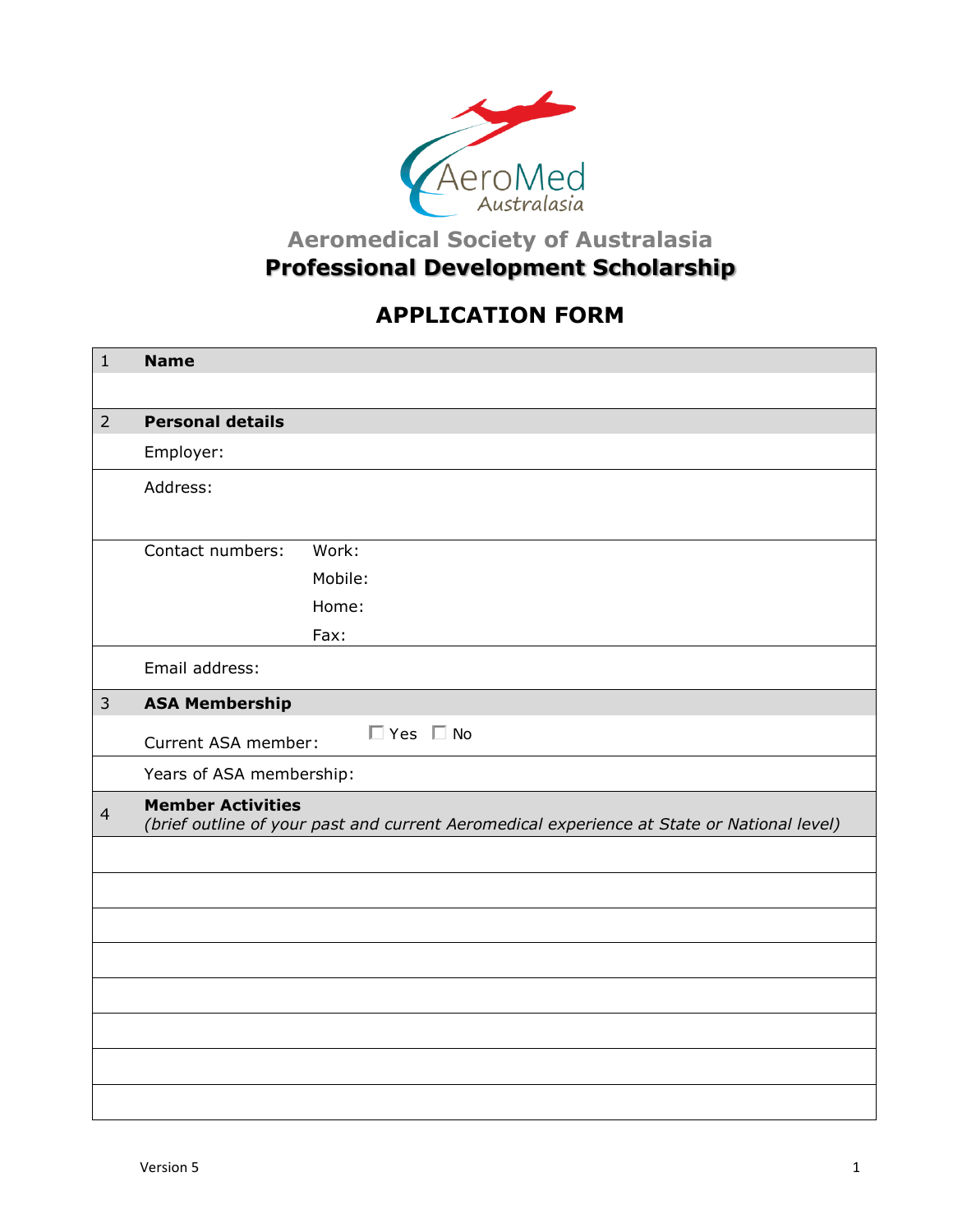|                |                                                                                                                                              | <b>Scholarship to Attend International / Local Conference</b> |
|----------------|----------------------------------------------------------------------------------------------------------------------------------------------|---------------------------------------------------------------|
| 5              | <b>Conference Title</b>                                                                                                                      |                                                               |
|                |                                                                                                                                              |                                                               |
|                |                                                                                                                                              |                                                               |
| 6              | <b>Conference Location and Date</b>                                                                                                          |                                                               |
|                |                                                                                                                                              |                                                               |
|                |                                                                                                                                              |                                                               |
| $\overline{7}$ | <b>Brief outline of Conference</b>                                                                                                           |                                                               |
|                |                                                                                                                                              |                                                               |
|                |                                                                                                                                              |                                                               |
|                |                                                                                                                                              |                                                               |
|                |                                                                                                                                              |                                                               |
|                |                                                                                                                                              |                                                               |
| 8              | Rationale for attending the conference<br>How will the attendance benefit ASA, the relevance of the conference in an aeromedical<br>setting. |                                                               |
|                |                                                                                                                                              |                                                               |
|                |                                                                                                                                              |                                                               |
|                |                                                                                                                                              |                                                               |
|                |                                                                                                                                              |                                                               |
|                |                                                                                                                                              |                                                               |
|                |                                                                                                                                              |                                                               |
|                |                                                                                                                                              |                                                               |
|                |                                                                                                                                              |                                                               |
| $\mathsf 9$    | <b>Conference Attendance</b>                                                                                                                 |                                                               |
|                | $\Box$ Invited speaker                                                                                                                       |                                                               |
|                |                                                                                                                                              |                                                               |
|                | $\Box$ Submitted paper                                                                                                                       | Paper accepted (provide Proof of Acceptance)                  |
|                |                                                                                                                                              | Approval for Paper pending                                    |
|                | $\Box$ Other                                                                                                                                 |                                                               |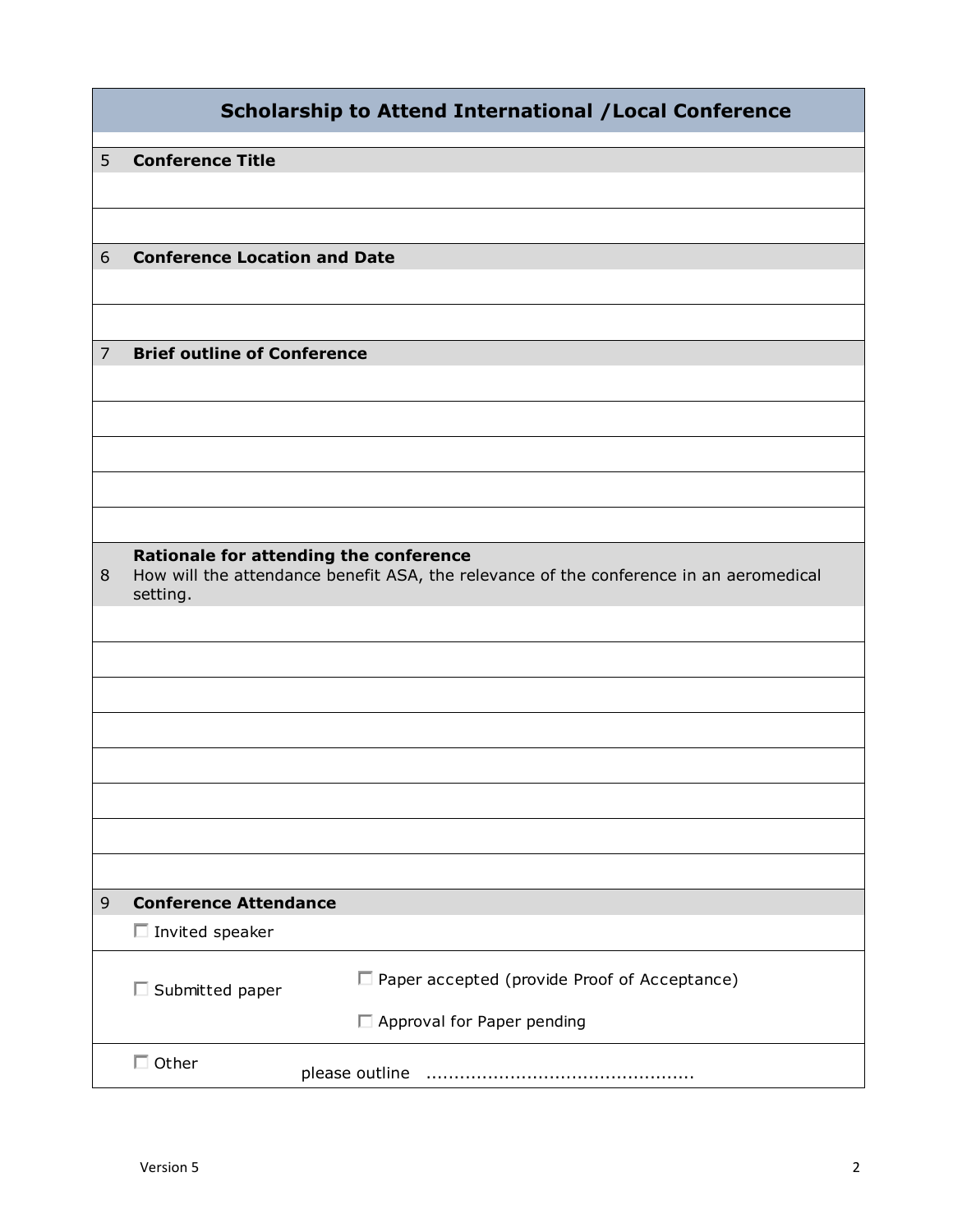| How will it benefit promote the objects of ASA, the relevance of the development plan for |
|-------------------------------------------------------------------------------------------|
|                                                                                           |
|                                                                                           |
|                                                                                           |
|                                                                                           |
|                                                                                           |
|                                                                                           |
|                                                                                           |
|                                                                                           |
|                                                                                           |
|                                                                                           |
|                                                                                           |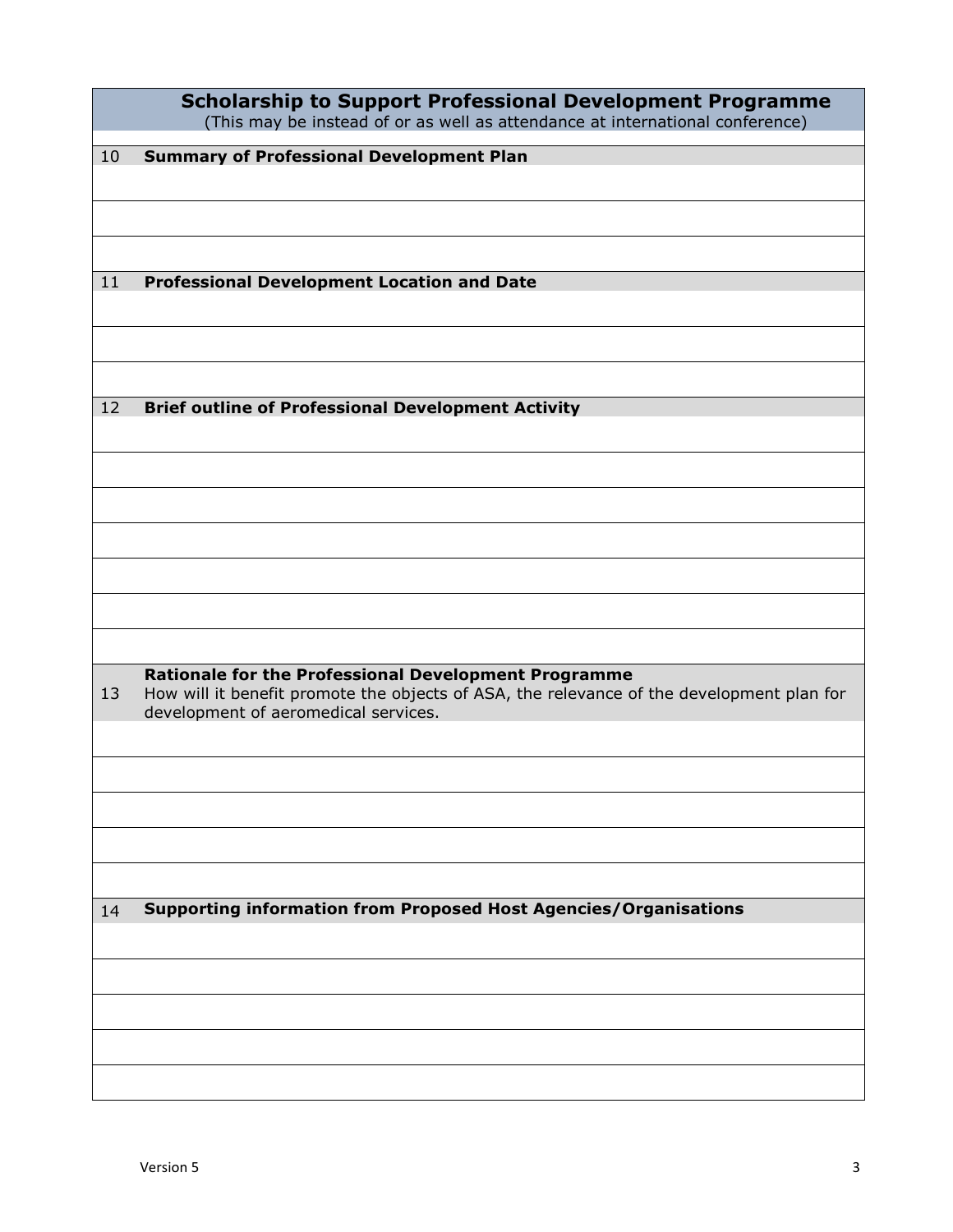## 15 **Budget details**

*Please provide details of all proposed expenses, including travel, accommodation, registration etc.*

| <b>Item</b>             | <b>Amount</b> |
|-------------------------|---------------|
| Registration            | \$            |
| Travel                  | \$            |
| Accommodation           | \$            |
| <b>Travel Insurance</b> | \$            |
| Other costs             | \$            |
|                         | \$            |
|                         | \$            |
| <b>TOTAL</b>            | \$            |

## Other comments:

........................................................................................................................................ ........................................................................................................................................ ........................................................................................................................................ ........................................................................................................................................ ........................................................................................................................................ ........................................................................................................................................

|   | <b>Application Checklist:</b>                                                            |  |  |
|---|------------------------------------------------------------------------------------------|--|--|
|   | Curriculum Vitae                                                                         |  |  |
|   | Current Practicing Certificate / Registration                                            |  |  |
|   | Conference Brochure/Call for Abstracts                                                   |  |  |
|   | Conference paper abstract (if applicable)                                                |  |  |
|   | Travel Insurance (if applicable)                                                         |  |  |
| г | Line Manager / Manager Letter of Recommendation<br>if representing your employer/company |  |  |

Applicant's Signature:....................................................................... Date: ......................

*Forward completed Application Form to: ASA Secretary [\(secretary@aeromedaustralasia.org\)](mailto:secretary@aeromedaustralasia.org) or Locked Bag 1001, Georges Hall NSW 2198 Australia*